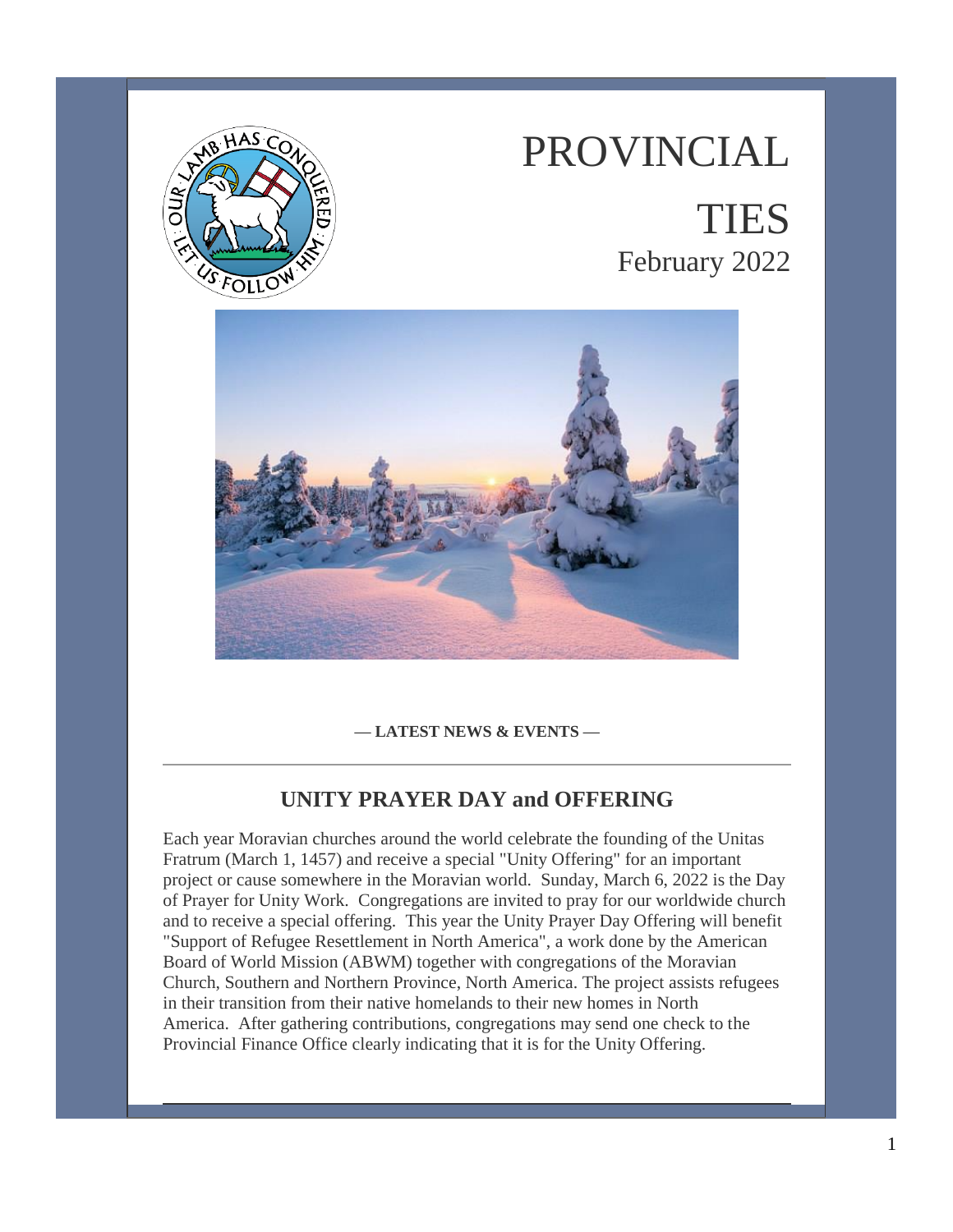#### **Update from the Commission on Congregational Development** *February 2022*

We are settling into our new spaces and would love to have you drop by for a tour or to check out items from the resource center. Many of you may have already seen this short video from December 2021 just before we moved our offices from the Boys' school to Cedarhyrst, but I wanted to share it in case you missed it. There will be more videos coming with some "after" shots and a virtual tour of the new space! To keep up with those updates, subscribe to the Essentials ENews [here.](https://www.moravian.org/bcm/2018/09/18/subscribe-to-our-e-newsletter/) <https://youtu.be/SO21x2FS0B8>

As we move into 2022 we are looking forward to introducing the Commission members, an updated website and new online library catalogue for the resource center where we will share some of the ideas that are bubbling up for congregational development.

- I am still scheduling meetings with folks to hear about the things that you and your congregations are working towards and what it might look like to support you. Please reach out and we can set up a time to chat via Zoom or in person.
- There will be a Mini-Leadership Focus with the roll out of our updated website during the week of February 21-26, 2022.
- Walter Bishop is working with us to assess and evaluate the Regional Conferences of Churches so please make time to speak with him and share your experiences so that we can benefit from learning and improve this aspect of our shared ministry.
- We are also beginning the Spring Quadrennial Review processes with Rolling Hills, Prince of Peace, Fulp, Fairview, Home, King, and New Philadelphia.

Feel free to email me at [rcraver@mcsp.org](mailto:rcraver@mcsp.org) or call the office at 336-722-8126 with thoughts, questions, and hopes you have for the future!

*Submitted by The Rev. Rebecca Craver, Director, Commission on Congregational Development*

#### **DAY OF PRAYER SERVICES FOR 2022**

**March 2, 2022 11:00 A.M. Home Moravian** Ash Wednesday, Speaker: Rev. Emily Norris, The service will be available in person and live streamed on the Home Church Web page. Click on Live broadcasts to access the service. <https://www.homemoravian.org/index.php/live-broadcasts/>

**March 6, 2:00 P.M. Christ Moravian**, Speaker: Rev. Reed Lawson. Band prelude. The service will be in person only. Lovefeast.

**March 9, 2022 11:00 A.M. Trinity Moravian,** Speaker: Rev. Ginny Tobiassen. The service will be in person only. Lunch will be served after the service.

*continued on page 3*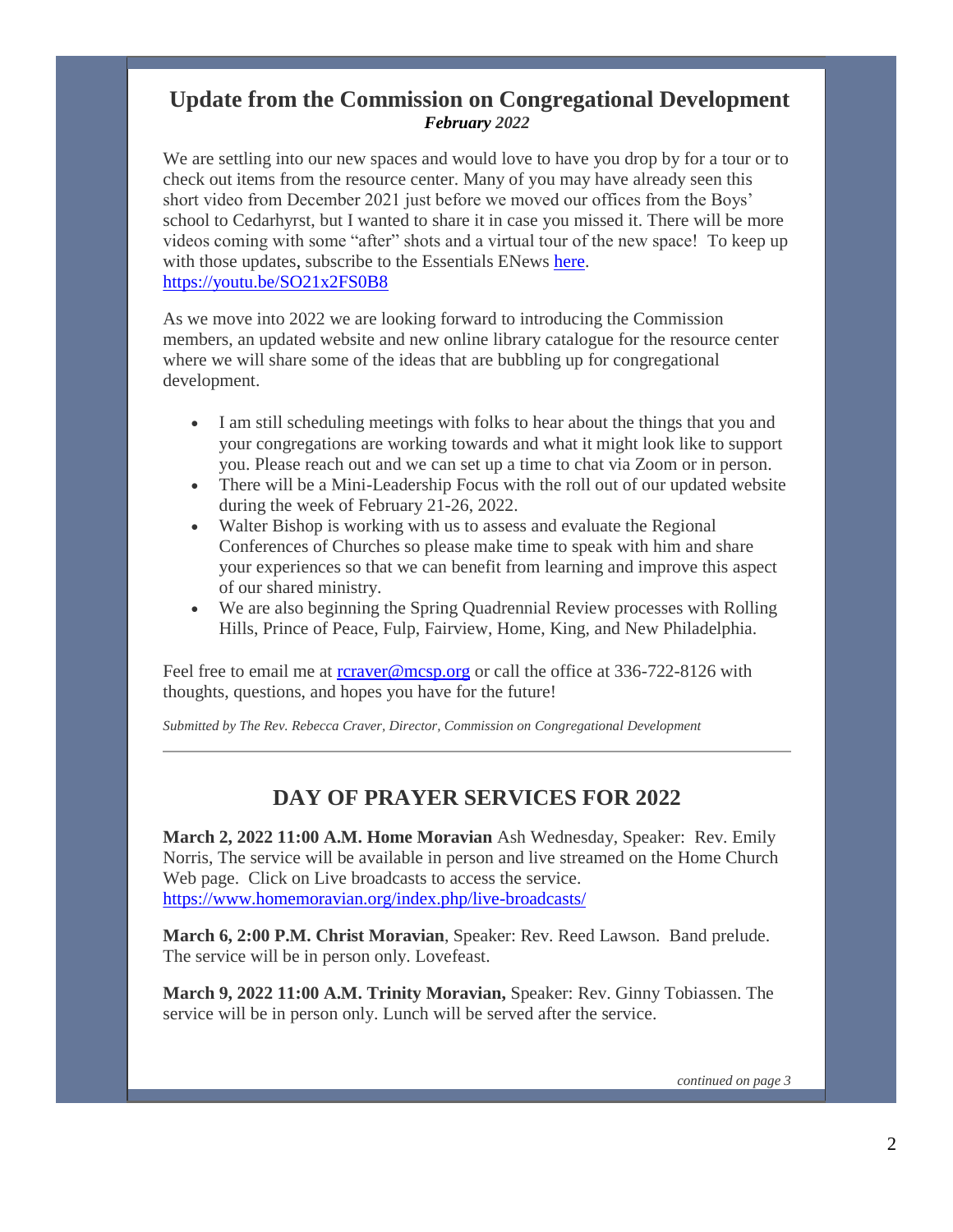**March 16, 11:00 A.M. Ardmore Moravian**, Speaker: Rev. Joe Moore. Refreshments will be served before the service at 10:00 A.M. The service will be in person and online. To access the online service: [www.FACEBOOK.com/ArdmoreMoravian/videos](http://www.facebook.com/ArdmoreMoravian/videos)

**March 23, 11:00 A.M. Calvary Moravian,** Speaker: Rev. Adam Goodrich. Coffee served at 10:00 P.M. This service will be in person only.

**March 30, 11:00 A.M. Fairview Moravian,** Speaker: Rev. Tony Hayworth. The service will be in person only.

**April 6, 11:00 A.M. Konnoak Moravian**, Speaker: Rev. Fran Saylor. The service will be in person and online. To access the online service: <http://www.khmoravian.org/> Select "YouTube Chanel" at the top of the page. No Lovefeast planned at the time of this publication.

*"Now this is eternal life: that they know you, the only true God, and Jesus Christ, whom you have sent…My prayer is not for them alone. I pray also for those who will believe in me through their message, that all of them may be one." John 17&ff*

In the short devotion "52 Hebrew Words Every Christian Should Know", Dave Adamson reminds his readers that Hebrew words go well beyond their spoken pronunciation with multiple meanings.

One such term is "Shalom" or peace, which we regularly think of as the absence of trouble or anxiety in our daily existence. However, something like "whole" or "complete" may be closer to the mark. For this particular expression, Adamson suggests "being absolutely integrated with God and others" may be the best consideration of its intended meaning.

What caught my attention about this specific understanding is the author's observation that in ancient Jewish culture, "peace was valued more than truth." In other words, "to be unified with God and others is more important than to be right."

Eventually, he advocates that the truth can be elusive because when we are deeply divided we find difficulty in just talking with each other. As it relates to some of the most pressing matters in our culture and our churches this feels accurate.

To some extent, the middle ground where understanding can often occur has been disparaged in recent years. When this happens the peace that can lead to truth grieves and antagonism is placed between ourselves and our brothers and sisters in the faith.

It has been said that there can often be unintended consequences for just having conversations about some of our most pressing issues facing the church. However, usually this is noted in a negative way, mainly because this is frequently the experience that we garner from such conversations. In our partisanship, of whatever side, of whatever issue one might be aligned, the struggle to stay in community is real.

But, does it have to be this way? Can we bring a new civility or peace (shalom) to our conversations?

 *continued on page 4*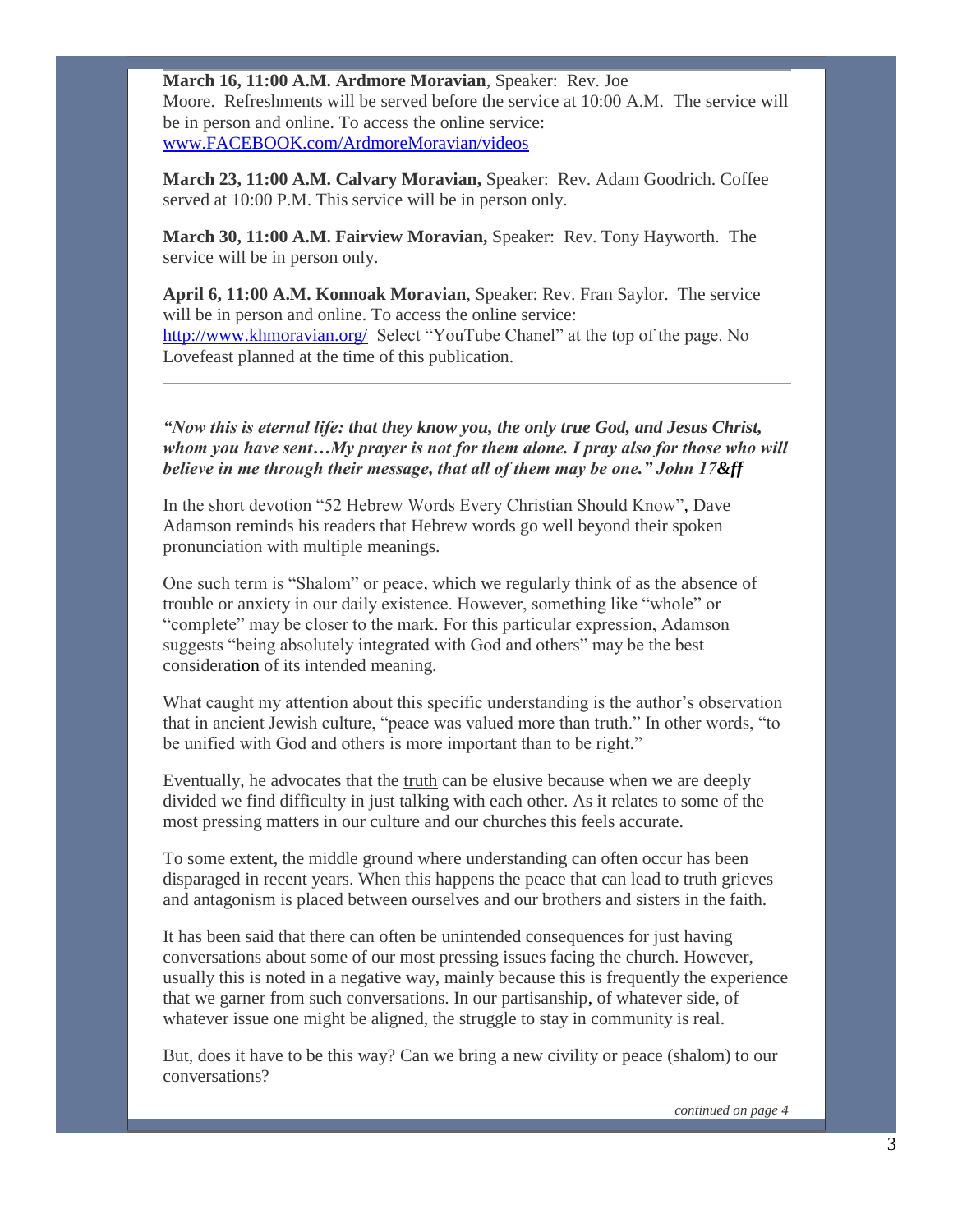Maybe this is why the admonitions of the High Priestly Prayer appear so urgent for the Christian Community today. In that moment, the Lord prayed for three realities: to be returned to the Father in glory, protection for His disciples and their coming persecution for being aligned with him, and for all those who would eventually follow (us) that we might be bonded together.

In this season of Epiphanies may the power of the One we serve bind us close as we seek to find our collective way in Him!

Shalom,

Chris



During these difficult times, our neighbors are experiencing more need for assistance than ever before. To continue to meet the demand, Sunnyside Ministry is seeking a full-time Food/Clothing Assistant.

This position will be working with both the Food Pantry and Clothing Center. The candidate will assist in completing and distributing food orders. Organizing the Clothing Center. The candidate will assist with building maintenance.

The ideal candidate will have a heart for service.

This is a full-time position Monday-Thursday  $8:00 \text{ AM} - 4:00 \text{ PM}$ , Friday  $8:00 \text{ AM}$ -12:00 PM. There may be occasional weekend hours for food drives and events. The candidate must be able to lift 50-75 pounds regularly and must have a clean driving record to drive the Sunnyside Ministry truck.

For more information contact: David Holston, Director [david@sunnysideministry.org](mailto:david@sunnysideministry.org) 336-724-7558 x 103

#### **Sunnyside Ministry Scholarship application period is now open**.

Sunnyside Ministry is excited to announce the application period for the Sunnyside Ministry Scholarship Program is now open. The Class of 2022 marks the 24th class of scholars for Sunnyside Ministry.

High school seniors, who reside or attend high school in the Sunnyside Ministry Service area, including Southern Forsyth and Northern Davidson Counties, may apply. You may contact Sunnyside Ministry if you want to confirm that you meet residency requirements. *continued on page 5*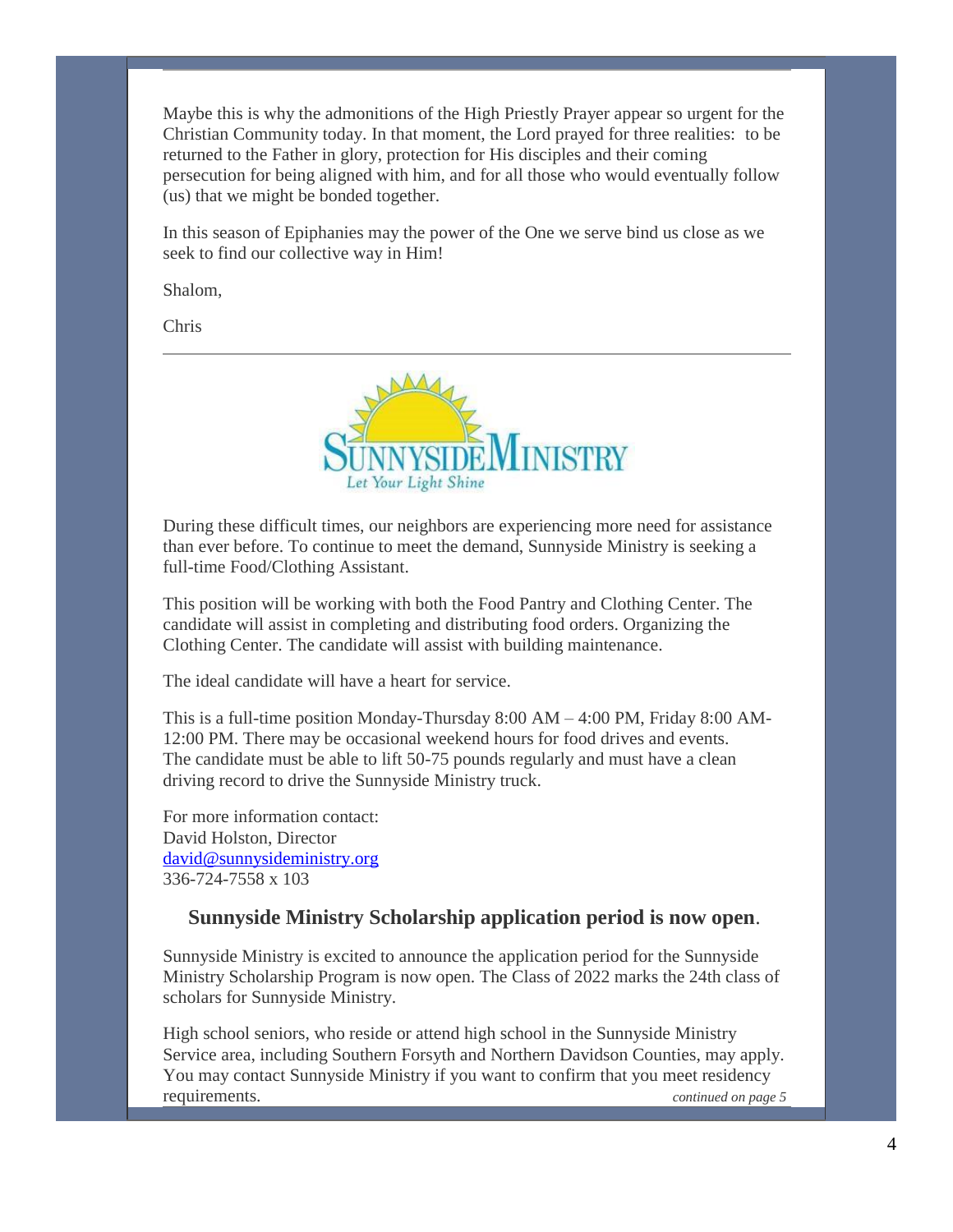The Scholarship Committee considers many areas when making their decision. Still, the prime focus is on students who exhibit a benevolent spirit. This focus and the careful and prayerful consideration of applicants have led the program to a 96% graduation rate.

The scholarship is awarded for four years at **\$900.00 per semester**. It includes an **\$800.00** gift card for purchases at the student's campus bookstore.

Sunnyside Ministry is proud of the graduates from this program who change lives every day. Doctors, nurses, psychologists and counselors, social workers, teachers, and even a Moravian Minister are the former Scholars that have been a part of this program over the last 23 years.

To apply, complete the application online at: <https://www.surveymonkey.com/r/SunnysideMinistryScholarshipApp2022>



The photograph shows Jocelyn Bennett (left) and Dr. Padonda Boyd Webb. Dr. Webb is the first Sunnyside Ministry Scholar and is now Clinical Director, North Carolina A&T State University Health Services. She said I am forever indebted to Sunnyside Ministries for helping my grandmother send me to college! When asked about being the first scholar. Jocelyn Bennett, a senior at NC A&T State University, is in the 20th class of Sunnyside Ministry Scholars and will graduate this spring with a degree in accounting. She will be starting the Master's Program in Accounting at NC A&T this fall.

*Submitted by David Holston, Director Sunnyside Ministry*

## **Concerns and Celebrations**

#### **Death:**

The Rev. **David R. Burkette,** age 95, joined the heavenly Church Triumphant Friday, January 7, 2022. David served pastorates at: Clemmons, Bethania, Fries Memorial, Rolling Hills and Calvary Moravian. He was preceded in death by his wife, Dorothy, in January 2020. A family graveside service and internment was held Thursday, January 13 at 10:00 am, God's Acre, in Salem. A memorial service followed at Calvary Moravian Church, 11:00 am. David is survived by two sons: The Rt. Rev. Dr. D. Wayne Burkette, wife Nancy and Dr. Gary D. Burkette, wife Melissa; and six grandchildren, two step grandchildren, and several great-grandchildren. Please be in prayer for the family in the days to come.

*continued on page 6*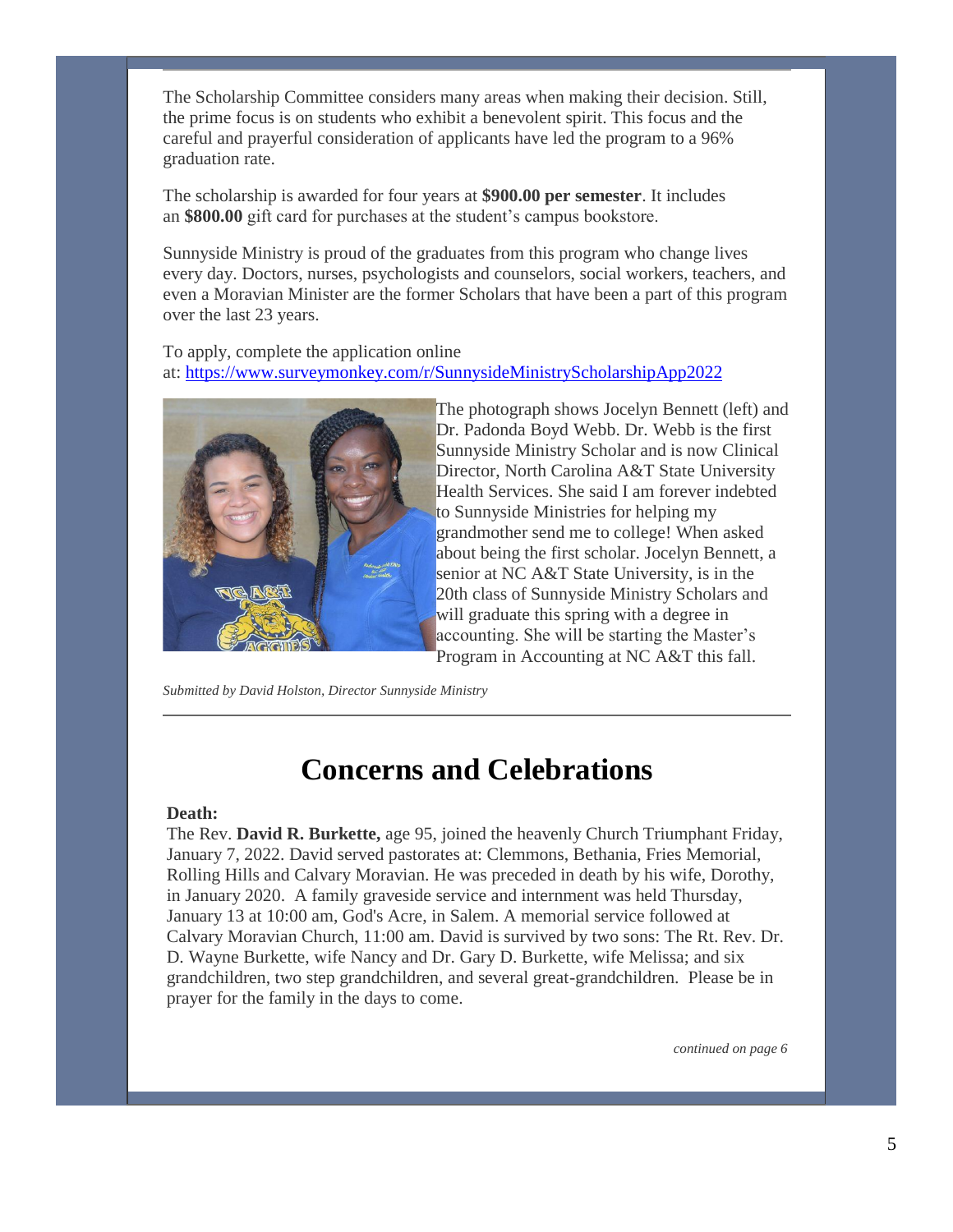### *Ordination Anniversaries for February 2022*

| Paul Couch, Jr28 years |  |
|------------------------|--|
|                        |  |
| Craig Troutman40 years |  |
| Steve Wilson46 years   |  |
| Andrew Heil9 years     |  |
|                        |  |

#### *DCE Anniversary for February 2022*

Joyce Vance................22 years *Congratulations and God Bless You!*

## **Moravian Ministries Foundation in America February 2022**



#### Moravian Day of Giving 2022

We welcome 2022 with our second annual Moravian Day of Giving, which will be Tuesday, March 1 (also the anniversary of the beginning of the Unity of the Brethren, Shrove Tuesday, and Mardi Gras). Our sponsoring bishops this year are [The Rt. Rev.](https://mmfa.info/uncategorized/the-rt-rev-m-blair-couch/)  [Blair Couch](https://mmfa.info/uncategorized/the-rt-rev-m-blair-couch/) and [The Rt. Rev. Carol Foltz.](https://mmfa.info/uncategorized/the-rt-rev-carol-foltz/) Stay tuned for more information from them in the Moravian Magazine and social media.

We have two matching donors this year: Susan & [Herbert Spaugh, Jr.](https://mmfa.info/guest-blogger/extraordinary-tribute/) of Charlotte, NC will match dollar for dollar the first \$25k given to any Field of Interest Fund through the [Giving Portal](https://mmfa.info/giving-portal/) on March 1. These grant-making funds include:

- Hunger & Thirst
- Housing & Shelter
- Healing & Health
- Clothing
- Prison Ministry
- Environmental Stewardship
- Prevention of Violence Against Women
- Racial Awareness, Equity, & Reconciliation [Click here to continue reading.](https://mmfa.info/blog/moravian-day-of-giving-2022/)

*Submitted by Vince Holbrook*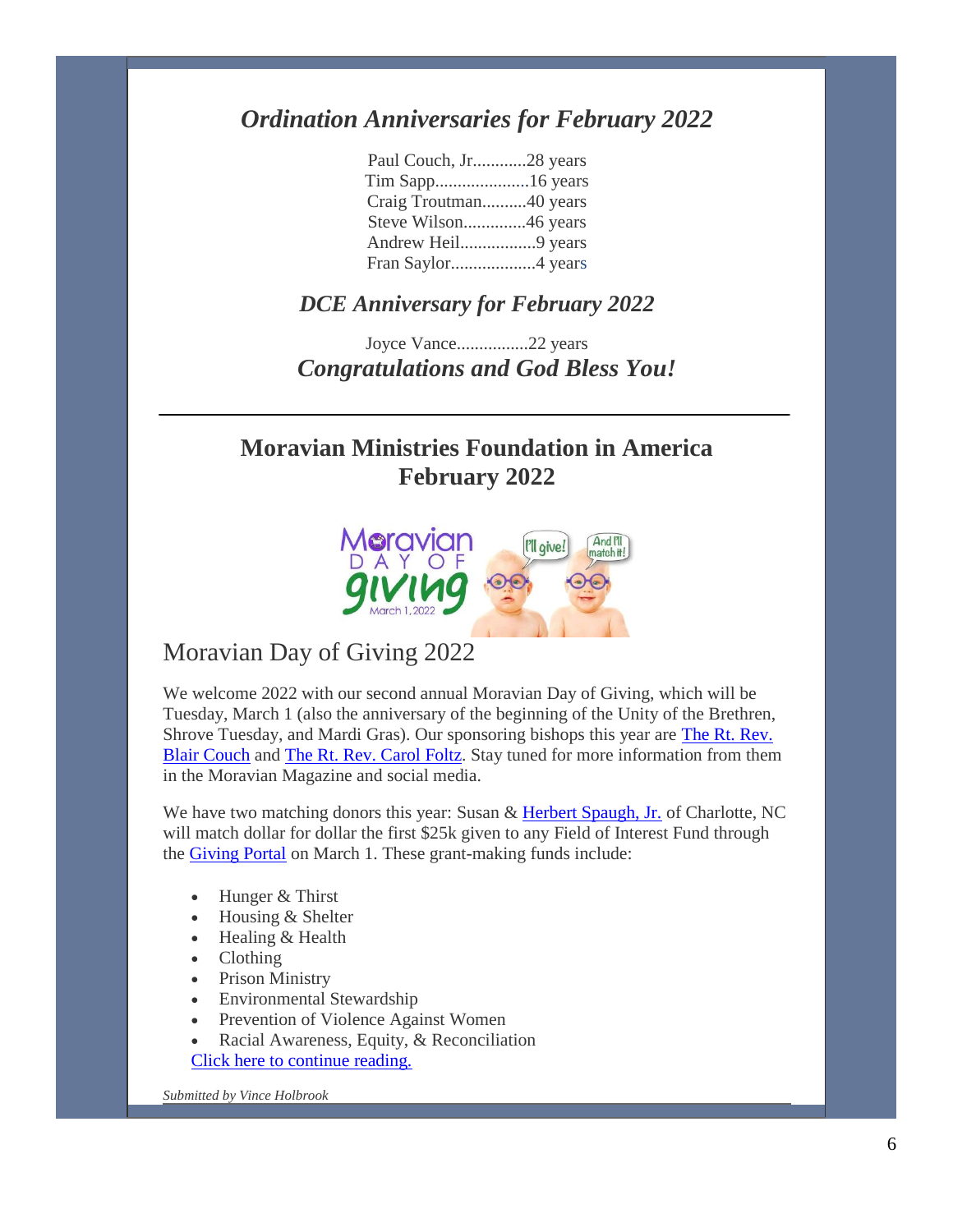## **PEC News February 2022**

The Provincial Elders' Conference met on January 6 in person and via Zoom on January 21, with all members participating. As with every meeting, PEC spent time in devotion and prayer for our congregations, ministers, and members. In addition, PEC met with the Provincial Organization Core Team at a separate time to receive and discuss a report of their ongoing work. The topics of our meetings included:

Congregational Development: received updates on the formation of the commission; reviewed the schedule of quadrennial reviews for spring 2022; discussed call processes relating to Ardmore, Hopewell, Bethabara, Leaksville, Hope, Union Cross; received updates from the various emerging ministries (The Table, Estamos Unidos, The Dwelling, Anthony's Plot, Come and Worship); discussed the activities and leadership for the Florida-Georgia RCC, in particular the challenges and opportunities for the South Florida Pastorate.

Commission on Ministry: received updates regarding current and potential candidates for ministry; received an update on the most recently-formed First Call Cohort (there have been others in past years); discussed a request for appointment to Specialized Ministry; discussed clergy coaching relating to new and emerging ministries.

Synod Planning and Implementation: received updates from various areas of synod planning; approved the Synod Planning Committee's request to move the delegate gathering to Saturday, April 23 (it will remain a virtual gathering).

Administration and Finance: received updates from the Salemtowne Board of Trustees and the Archives; discussed some financial and property matters; discussed matters relating to COVID-19 and our congregations.

The Provincial Elders' Conference will meet on February 3 and 17, 2022.

*Submitted by The Rev. Dr. Nola Knouse, Vice President, PEC*

#### *For Your February Calendar*

3 - PEC Meeting 18-20 Laurel Ridge, Winter Journey 17 - PEC Meeting

## *Laurel Ridge News* **February 2022**

**Join us for fellowship, meals and worship. Along with a program track of your choosing.**

 **February 18-20, 2022 Higgins Lodge** *cont. on page 8*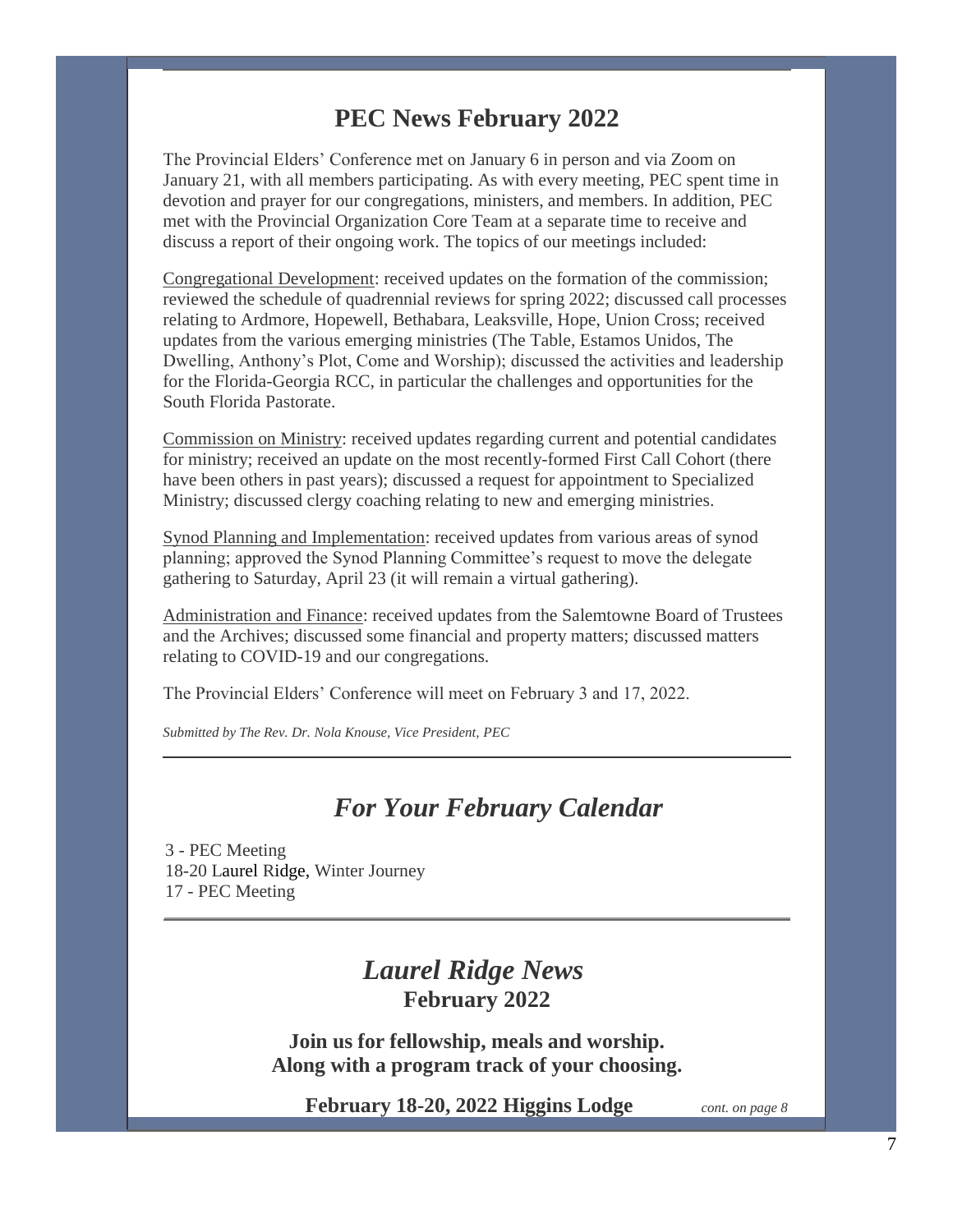**Registration includes room, 6 meals and program.**

**Salem wing single occupancy, \$275 per person Salem wing double occupancy, \$350 per couple Bishop wing single occupancy, \$230 per person Bishop wing double occupancy, \$330 per couple**

#### **Call Karen Eagle at Higgins Lodge to make your reservation. 336-359-8238 or email at** [guest@laurelridge.org](mailto:guest@laurelridge.org)

**Track 1 -** "Sing All: A Study on Worship

and Congregational song" Led by Rev. Mason Cantey and his Wife Rev. Maggie Cantey. You will be taking a closer look at the music of the Church and its importance in Christian worship. Maybe even give hymn writing a try.

**Track 2** - "Forest Bathing" led by Henry Fansler. A member of the Moravian Task force for Environmental Stewardship, Henry will give you the opportunity to connect with Christ in an environment created by God. This track will include hiking suitable trails.

**Track 3** - "Pastels and Creative Writing" led by Rev Bill Gramley. You will get your hands dirty for two sessions creating pastel pictures. Two sessions will be spent writing about what we've learned, remembered, and observed about ourselves and others on our earthly journey. Materials provided.

*Submitted by Scarlett Dowdy*

## **Laurel Ridge Event**

*Music, food, and fun for the whole family!*

**Join us May 28th, 2022 12:00-4:00pm**

**Come and see what a week at camp is like!**